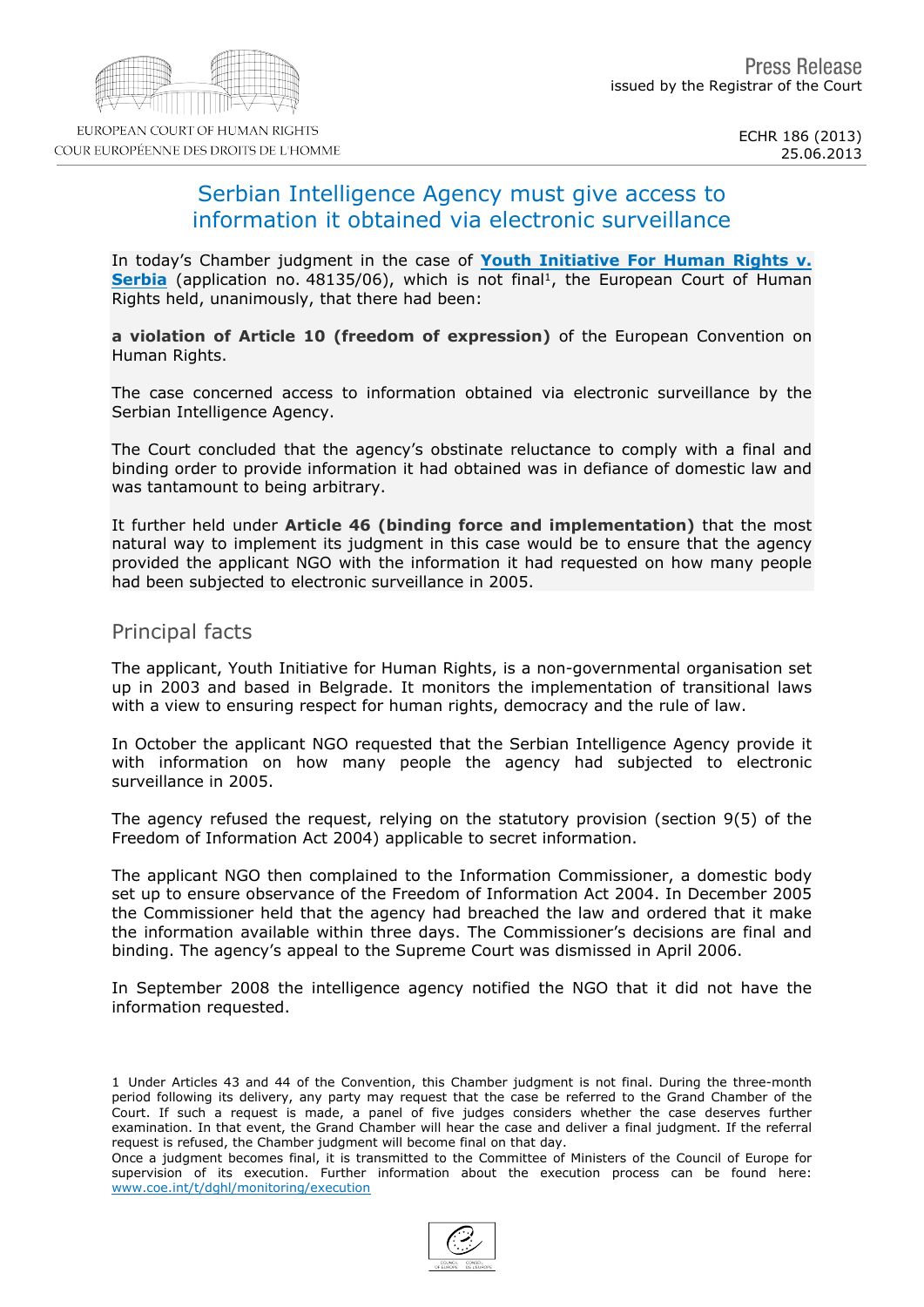Complaints, procedure and composition of the Court

Relying on Article 10 (freedom of expression) and Article 6  $\S$  1 (right to a fair hearing), the applicant NGO complained that the intelligence agency's refusal to provide it with the information it had requested prevented it from exercising its role as public watchdog.

The application was lodged with the European Court of Human Rights on 29 November 2006.

Judgment was given by a Chamber of seven judges, composed as follows:

Guido **Raimondi** (Italy), *President*, Peer **Lorenzen** (Denmark), Dragoljub **Popović** (Serbia), András **Sajó** (Hungary), Nebojša **Vučinić** (Montenegro), Paulo **Pinto de Albuquerque** (Portugal), Helen **Keller** (Switzerland),

and also Stanley **Naismith**, *Section Registrar.*

#### Decision of the Court

The applicant NGO had legitimately requested information of interest to the general public with the intention of disseminating it and contributing to the public debate. The refusal to give access to that information had therefore been an interference with the applicant NGO's right to freedom of expression.

Furthermore, the agency's refusal had not been in accordance with domestic law, as the domestic body set up precisely to ensure that the Freedom of Information Act be observed had examined the case and decided that the information had to be made available. The agency's final response – that it did not have the information – was not persuasive given the nature of the information (the number of people subjected to electronic surveillance in 2005) and the agency's initial refusal on grounds of secrecy.

The Court therefore concluded that the agency's obstinate reluctance to comply with a final and binding order by a domestic body had been in defiance of domestic law and had been tantamount to being arbitrary.

There had accordingly been a violation of Article 10.

## Implementation (Article 46)

It was not in principle for the Court to determine what remedial measures might be appropriate. However, the violation found in this case, by its very nature, did not leave any real choice as to the measures required to remedy it. Therefore, the most natural way to implement its judgment in this case would be to ensure that the agency provided the applicant NGO with the information it had requested, namely, how many people had been subjected to electronic surveillance in 2005.

## Just satisfaction (Article 41)

The court held that the agency was to provide the applicant NGO with the information it had requested and that that as well as the finding of a violation constituted sufficient just satisfaction for any non-pecuniary damage sustained.

*The judgment is available only in English.*